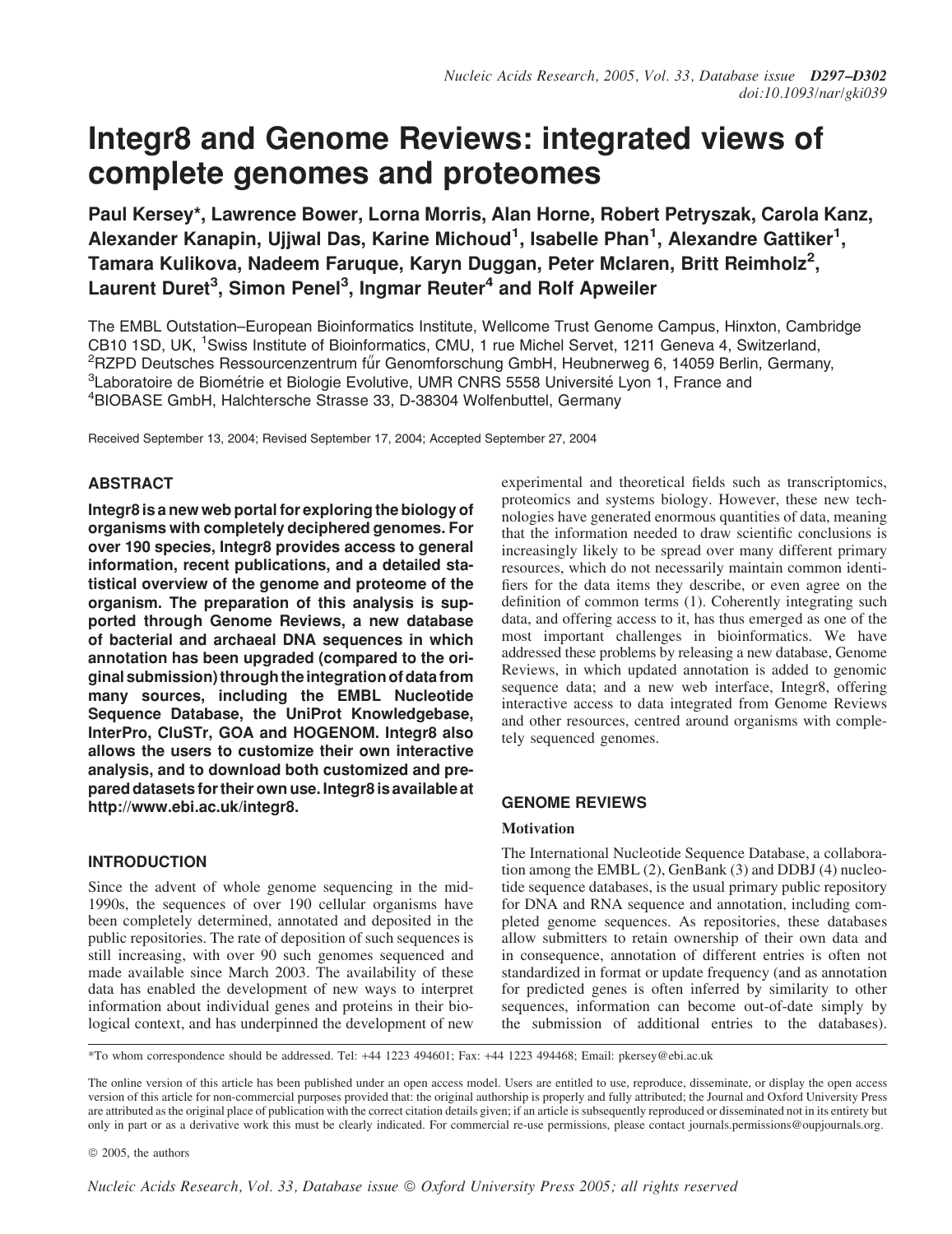Additionally, theoretical annotation inferred from a sequence (that is commonly present in database submissions) is usually not well integrated with data derived from laboratory experiments. These issues can only be addressed through active curation of database entries; but information introduced into well-annotated resources such as the UniProt Knowledgebase (5) cannot be incorporated into the archive genome sequence record except at the instigation of the submitter. Improved genome annotation has been made available by RefSeq (6). However, these data use their own identifiers and do not necessarily contain cross-references to databases such as EMBL or UniProt.

Therefore, we have launched Genome Reviews, to make genome sequence available with standardized, up-to-date annotation while maintaining cross-references to the primary submission (and to entries in other databases with crossreferences to it). To ensure compatibility with existing tools, Genome Reviews is distributed in an extended version of the flat file format used by EMBL. The initial scope of Genome Reviews is prokaryotic genomes. Release 7 (made on August 4, 2004) contains files for 187 chromosomes and 105 plasmids, representing the complete genomes of 170 species.

#### Propagation of data to Genome Reviews

EMBL entries describe nucleotide sequences, features (annotated regions of sequence) and feature qualifiers (individual annotations attached to a feature). Additionally, there is also some annotation that is attached to the database entry itself as opposed to the sequence (e.g. the database accession number). The 'CDS' (CoDing Sequence) feature is used to identify subsequences within the overall DNA sequence that encode a protein sequence (proteins are the most widely annotated biological entity); the '/db\_xref' qualifier indicates crossreferences to entries in other databases. The '/protein\_id' qualifier uniquely identifies each CDS annotated in the entry.

There are therefore three ways in which an entry in another database can be identified as referring to the same biological entity as a given EMBL (CDS) feature: if the EMBL feature cross-references that entry, if that entry cross-references the EMBL feature or if an entry in a third database crossreferences both other entries. By tracking identifiers between databases, additional annotation belonging to a feature can be identified. The UniProt Knowledgebase (5), a well-annotated resource in which redundant submissions are merged, is a particularly useful database hub for retrieving annotation and cross-links to further resources.

To produce Genome Reviews, a particular preferred source is nominated for each type of annotation; and annotation of that type is imported from that source into Genome Reviews either as a supplement to or as a replacement for the annotation in the original submission. Where more than one resource may provide annotation of a certain type (e.g. gene names), redundant data are case-standardized and merged.

The annotation attached to other types of features (e.g. noncoding RNAs) has also been standardized, and redundant or rarely used features and feature qualifiers removed. In addition to the insertion/deletion of feature qualifiers associated with existing features in the original submission, new features have been added (for example, regions of DNA encoding the mature peptides produced after proteolytic cleavage of the primary

Table 1. Incorporation of new data and data types in Genome Reviews (compared with parent entries in the EMBL nucleotide sequence database)

|                                               | Original<br><b>EMBL</b><br>entries | Genome<br>Reviews<br>entries |
|-----------------------------------------------|------------------------------------|------------------------------|
| Number of feature types                       | 30                                 | 11                           |
| Number of qualifier types                     | 42                                 | 28                           |
| Number of feature qualifiers                  | 4649864                            | 6783847                      |
| Number of external databases cross-referenced | 6                                  | 18                           |
| Number of 'mat_peptide' features              | $\Omega$                           | 3825                         |
| Number of '/db_xref' qualifiers               | 631881                             | 2527269                      |
| Number of '/locus_tag' qualifiers             | 367771                             | 384899                       |
| Number of evidence tags                       | $\left( \right)$                   | 5474235                      |

The table shows how the total quantity of annotation has been increased (with some examples), while the number of feature and feature qualifier types has been reduced, with the remaining types used more consistently across all entries. Statistics were compiled by comparing Genome Reviews release 7.0 with EMBL release 79, incrementally updated to August 10, 2004.

translations) by mapping features annotated on protein sequences onto corresponding regions of DNA. CDSs identified by UniProt curators as false (i.e. unlikely to encode a real protein) have been removed.

Genome Reviews has been implemented using the Java programming language in conjunction with a relational database management system. An extension of the open source BioJava (7) EMBL parser has been used to prepare the files for distribution.

#### Content and format changes

With the propagation of data from multiple sources into Genome Reviews, the EMBL flat file format has been extended to support the provision of clear evidence regarding the origins of each piece of data included in the file by the addition of evidence tags to feature qualifiers. Each evidence tag consists of the name of the database and where appropriate, the identifier of an entry within that database, from which data have been sourced. Additionally, new types of features and feature qualifiers have been introduced to describe imported data not previously present in EMBL entries. In spite of this, the number of different types of annotation has been reduced owing to the standardization of representation and the removal of redundant annotation. Some statistics indicating how Genome Reviews has been enhanced compared to the original submissions are given in Table 1. For example, the number of cross-references to other databases has been increased 4-fold and the number of cross-referenced databases 3-fold.

The effect of these changes on (as part of) an individual EMBL entry can be seen in Figure 1, which illustrates the introduction of new feature and feature qualifier types, new data (added using existing EMBL features and feature qualifiers) and the use of evidence tags.

#### INTEGR8

## Aims and data sources

The Integr8 portal offers an overview of information about organisms with completely sequenced genomes; statistical analyses of their genomes and proteomes, individually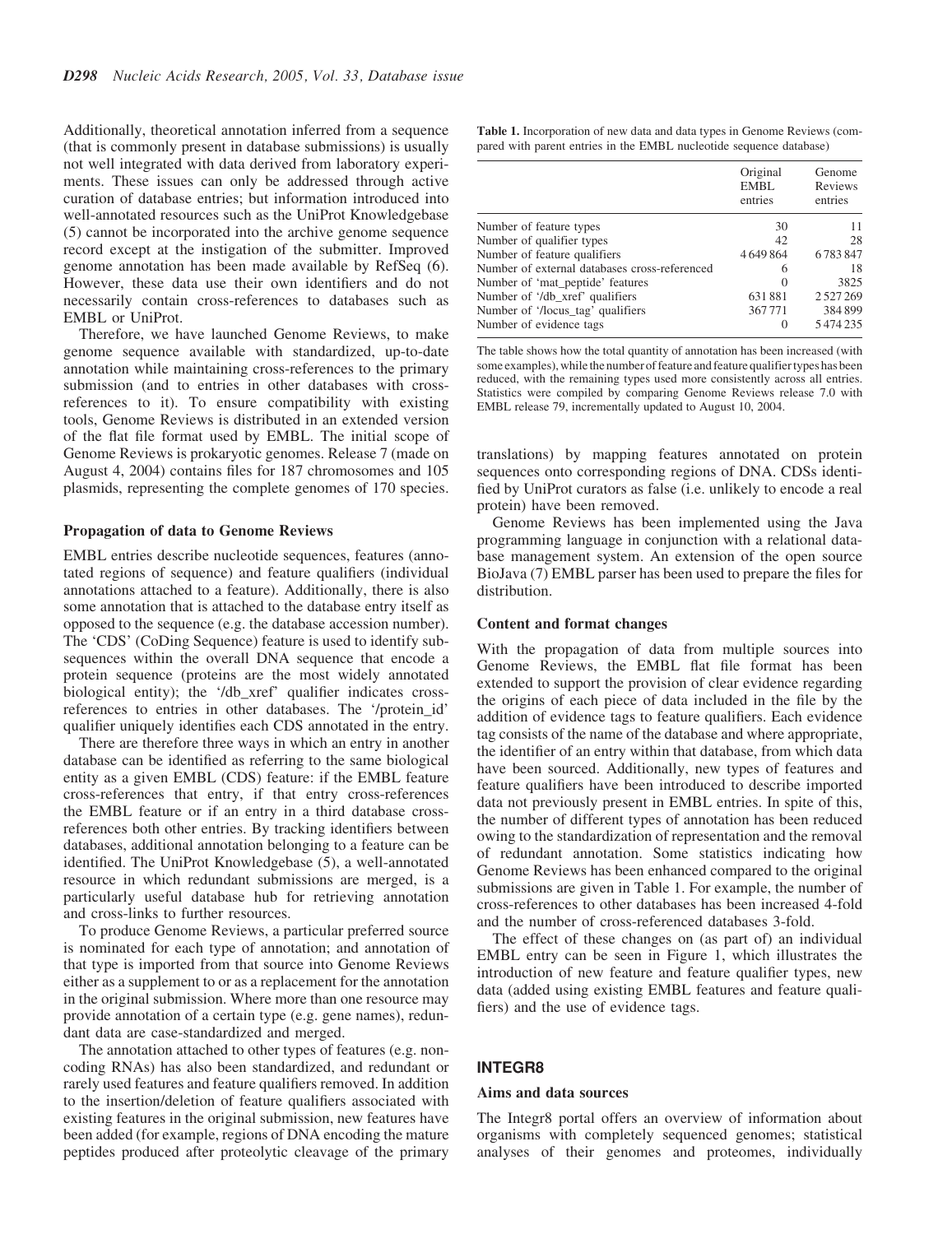| FT        | CDS.        | 1753218863                                                  |
|-----------|-------------|-------------------------------------------------------------|
| FT        |             | /gene="dacA {UniProt/Swiss-Prot:P08750}"                    |
| FT        |             | /locus tag="BSU00100 {UniProt/Swiss-Prot:P08750}"           |
| <b>FT</b> |             | /product="D-alanyl-D-alanine carboxypeptidase precursor     |
| FT        |             | {UniProt/Swiss-Prot:P08750}"                                |
| FT        |             | /EC number="3.4.16.4 {UniProt/Swiss-Prot:P08750}"           |
| FT.       |             | /function="serine-type D-Ala-D-Ala carboxypeptidase         |
| FT        |             | activity {GO:0009002}"                                      |
| FT        |             | /process="proteolysis and peptidolysis {GO:0006508}"        |
| FT        |             | /process="peptidoglycan biosynthesis {GO:0009252}"          |
| FT        |             | /cellular component="cell wall {G0:0005618}"                |
| FT.       |             | /cellular component="membrane {G0:0016020}"                 |
| FT        |             | /protein id="CAB11786.1 {EMBL:AL009126}"                    |
| FT        |             | /db xref="EMBL:AAA22375.1 {UniProt/Swiss-Prot:P08750}"      |
| FT        |             | /db xref="EMBL:BAA05246.1 {UniProt/Swiss-Prot:P08750}"      |
| FT        |             | /db xref="GO:0005618 {GOA:P08750}"                          |
| FT        |             | /db xref="GO:0006508 {GOA:P08750}"                          |
| FT        |             | /db xref="GO:0009002 {GOA:P08750}"                          |
| FT        |             | /db xref="GO:0009252 {GOA:P08750}"                          |
| FT        |             | /db xref="GO:0016020 {GOA:P08750}"                          |
| FT        |             | /db xref="HOGENOM:HBG000178 {HogenProt:P08750}"             |
| FT        |             | /db xref="HSSP:P04287 {UniProt/Swiss-Prot:P08750}"          |
| FT.       |             | /db xref="InterPro:IPR001967 {UniProt/Swiss-Prot:P08750}"   |
| FT        |             | /db xref="SubtiList:BG10074 {UniProt/Swiss-Prot:P08750}"    |
| FT        |             | /db xref="UniParc:UPI000005FDBA {EMBL:CAB11786}"            |
| FT        |             | /db xref="UniProt/Swiss-Prot:P08750 {EMBL:AL009126}"        |
| FT        |             | transl table=11/                                            |
| FT        |             | /translation="MNIKKCKQLLMSLVVLTLAVTCLAPMSKAKAASDPIDINASAAIM |
| FT        |             | IEASSGKILYSKNADKRLPIASMTKMMTEYLLLEAIDQGKVKWDQTYTPDDYVYEISQD |
| FT        |             | NSLSNVPLRKDGKYTVKELYQATAIYSANAAAIAIAEIVAGSETKFVEKMNAKAKELGL |
| FT        |             | TDYKFVNATGLENKDLHGHQPEGTSVNEESEVSAKDMAVLADHLITDYPEILETSSIAK |
| FT        |             | TKFREGTDDEMDMPNUNFMLKGLVSEYKKATVDGLKTGSTDSAGSCFTGTAERNGMRVI |
| FT        |             | TVVLNAKGNLHTGRFDETKKMFDYAFDNFSMKEIYAEGDQVKGHKTISVDKGKEKEVGI |
| FT        |             | VTNKAFSLPVKNGEEKNYKAKVTLNKDNLTAPVKKGTKVGKLTAEYTGDEKDYGFLNSD |
| FT        |             | LAGVDLVTKENVEKANWFVLTMRSIGGFFAGIWGSIVDTVTGWF"               |
| FT        | sig peptide | 1753217624                                                  |
| FT        |             | /evidence="{UniProt/Swiss-Prot:P08750}"                     |
| FT        |             | /gene="dacA {UniProt/Swiss-Prot:P08750}"                    |
| FT.       |             | /locus tag="BSU00100 {UniProt/Swiss-Prot:P08750}"           |
| FT.       |             | /db xref="UniProt/Swiss-Prot:P08750                         |
| FT.       |             | {UniProt/Swiss-Prot:P08750}"                                |
| FT        | mat peptide | complement(158571159068)                                    |
| F T       |             | /evidence="{UniProt/Swiss-Prot:P16450}"                     |
| FT.       |             | /gene="gerD {UniProt/Swiss-Prot:P16450}"                    |
| FT.       |             | /locus tag="BSU01550 {UniProt/Swiss-Prot:P16450}"           |
| FT        |             | /product="Spore germination protein gerD                    |
| FT        |             | {UniProt/Swiss-Prot:P16450}"                                |
| FT        |             | /db xref="UniProt/Swiss-Prot:P16450                         |
| FT        |             | {UniProt/Swiss-Prot:P16450}"                                |

Figure 1. Incorporation of new data into Genome Reviews. The figure shows a portion of Genome Reviews entry AL009126\_GR from release 7.0. Data in boldface have been added to the corresponding portion of the original submission to the EMBL/GenBank/DDBJ nucleotide sequence databases.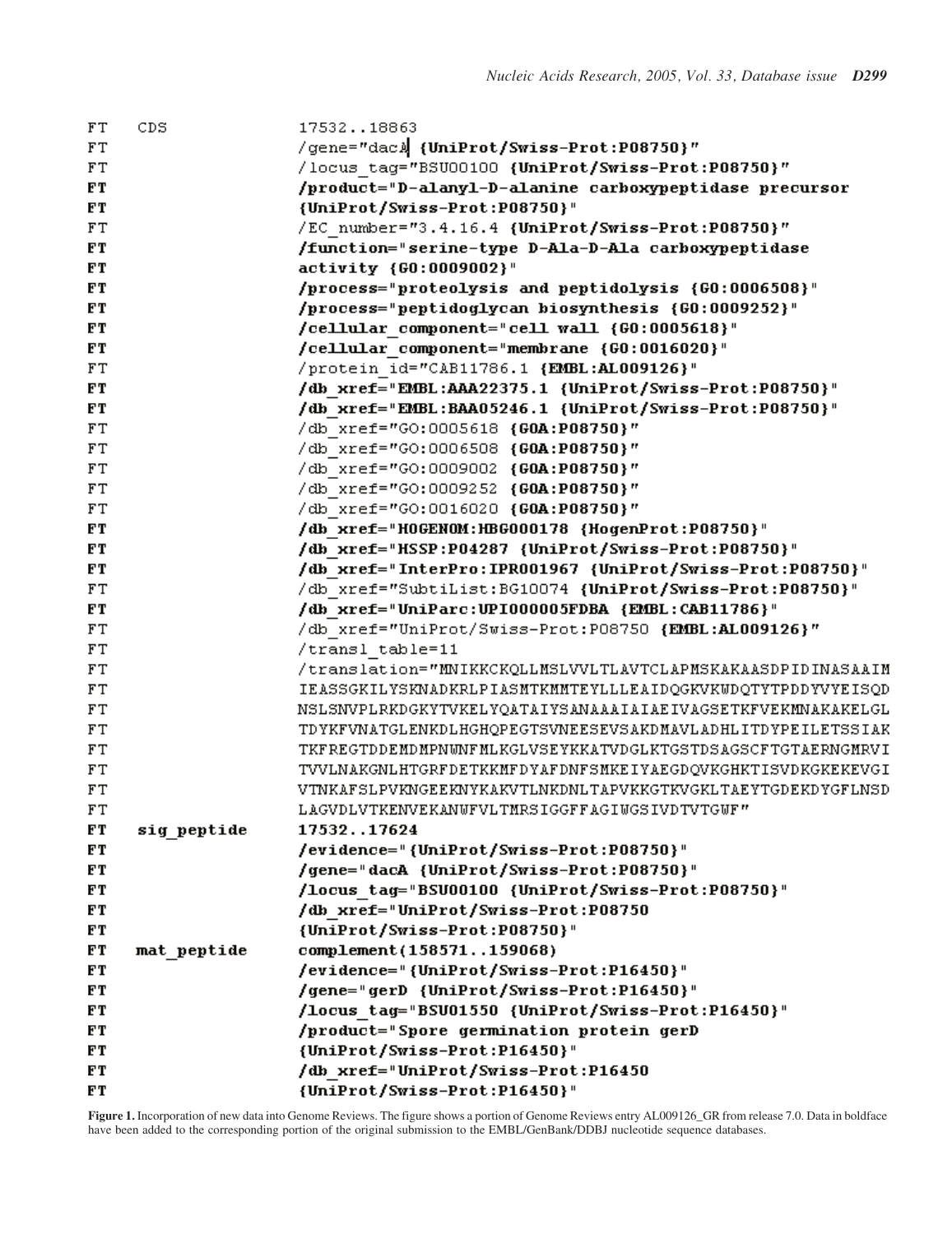and in comparison with each other, using various data from multiple resources; interactive interfaces allowing users to configure their own analyses; and access to the underlying data for download. Integr8 is built on three main data sources:

- (i) Genome Reviews.
- (ii) Non-redundant sets of UniProt entries representing each complete proteome. For prokaryotic organisms, these are constructed according to the HAMAP (High-quality Automated and Manual Annotation of microbial Proteomes) specifications (8) used in the annotation of the UniProt Knowledgebase. Sets are also available for eukaryotic organisms, prepared by filtering the UniProt Knowledgebase using information from EMBL and model organism databases such as FlyBase (9). In some species (like human) where the level of multiple submissions is very high, additional entries are filtered out according to their sequence similarity.
- (iii) IPI (the International Protein Index) (10) provides comprehensive protein sets for certain higher metazoan species, by combining data from the UniProt Knowledgebase, Ensembl (11) and RefSeq (6) in a non-redundant fashion.

For each proteome set, additional information has been integrated from other resources such as HAMAP (8), InterPro (12), CluSTr (13), the Gene Ontology Annotation database (GOA) (14) and others. A full list of resources available through Integr8 is provided in Table 2.

#### Gene and species search

A simple search form provides access to summary information relevant to each species. This information includes a description, a list of recent publications, a list of the components of its genome and information about the composition of these components (such as their length, average GC content and the length and codon usage in the CDSs they contain), represented textually or graphically as is appropriate. A typical page displaying such an analysis is shown in Figure 2.

The search facility can also be used to search for proteins belonging to the non-redundant proteome sets, and the genes that encode them.

## Proteome Analysis

Integr8 has incorporated the Proteome Analysis Database (15), to provide information about the composition of complete proteomes. Individual proteins are classified according to InterPro (12), GO (16) and CluSTr (13), and an overview of the composition of each proteome constructed on these criteria is available. For example, for each proteome, users can identify the most common protein families and domains, proteins without close relatives, or clusters of related proteins unclassified by InterPro. GO classifications for each species are summarized using a reduced set of high-level terms (GO Slim), presenting an overview of proteome function even in species where more specific annotations might not be available. A major advance in the past year has been the doubling in the coverage of CluSTr, a database that categorizes proteins into a hierarchy of clusters based on overall sequence similarity. Individual hierarchies of clusters have now been prepared for each of 109 proteomes, enabling the relationship of all paralogous proteomes to be analysed in these species. Additional structural data are also available based on information derived from the Protein Data Bank (17) and HSSP (18).

Integr8 also offers comparative analysis, whereby the composition of multiple proteomes can be compared. A total of 160 comparative analyses (each featuring between two and four related species) have been pre-compiled; additional comparisons can be specified interactively.

Users can also configure their own comparative analysis in two ways. First, it is possible to configure a multi-species analysis based on InterPro classifications (19). Second, the data from Integr8 have been loaded into an additional search tool, BioMart, a development of the EnsMart data

Table 2. Resources integrated in Integr8

| Database                              | Brief description of content/purpose                  | URL                                             |  |  |
|---------------------------------------|-------------------------------------------------------|-------------------------------------------------|--|--|
| CleanEx $(26)$                        | Gene expression data                                  | http://www.cleanex.isb-sib.ch                   |  |  |
| CluSTr(13)                            | Clusters of proteins with similar sequences           | http://www.ebi.ac.uk/clustr                     |  |  |
| EMBL nucleotide sequence database (2) | Nucleotide sequences and annotation                   | http://www.ebi.ac.uk/embl                       |  |  |
| Ensembl (11)                          | Predictions of gene structure and protein sequence    | http://www.ensembl.org                          |  |  |
| Eukaryotic Promoter Database (27)     | Promoters                                             | http://www.epd.isb-sib.ch                       |  |  |
| Genome Reviews                        | Genome sequences with upgraded annotation             | http://www.ebi.ac.uk/GenomeReviews              |  |  |
| Gene Ontology (16)                    | Gene product classification hierarchy                 | http://www.geneontology.org                     |  |  |
| GOA (14)                              | GO annotations for proteins                           | http://www.ebi.ac.uk/GOA                        |  |  |
| HAMAP(8)                              | Bacterial gene families and annotation specifications | http://www.expasy.org/sprot/hamap               |  |  |
| <b>HOGENOM</b>                        | Phylogenetically analysed protein clusters            | http:/pbil.univ-lyon1.fr/databases/hogenom.html |  |  |
| HSSP(18)                              | Tertiary structure inferred from secondary structure  | http://www.cmbi.kun.nl/gv/hssp                  |  |  |
| InterPro $(12)$                       | Protein domains, families and repeats                 | http://www.ebi.ac.uk/interpro                   |  |  |
| IPI $(10)$                            | Protein sequences                                     | http://www.ebi.ac.uk/IPI                        |  |  |
| PDB $(17)$                            | Macromolecular structures                             | http://www.wwpdb.org                            |  |  |
| ReAlSplice                            | Splice sites and events                               | http://realsplice.bioinf.med.uni-goettingen.de  |  |  |
| RefSeq(6)                             | Nucleotide and protein sequences and annotation       | http://www.ncbi.nlm.gov/projects/RefSeq/        |  |  |
| S/MARt Db                             | Scaffold/matrix attachment regions                    | http:/.smartdb.bioinf.med.uni-goettingen.de     |  |  |
| UniProt Archive (5)                   | Protein sequences                                     | http://www.ebi.ac.uk/uniparc                    |  |  |
| UniProt Knowledgebase (5)             | Protein sequences and annotation                      | http://www.uniprot.org                          |  |  |
| <b>RZPD Clone Database</b>            | DNA clones                                            | http://www.rzpd.de                              |  |  |
| TRANSFAC (28)                         | Transcription factors                                 | http://www.gene-regulation.com                  |  |  |
| UTRdb(29)                             | <b>UTRs</b>                                           | http://bighost.area.ba.cnr.it/BIG/UTRHome       |  |  |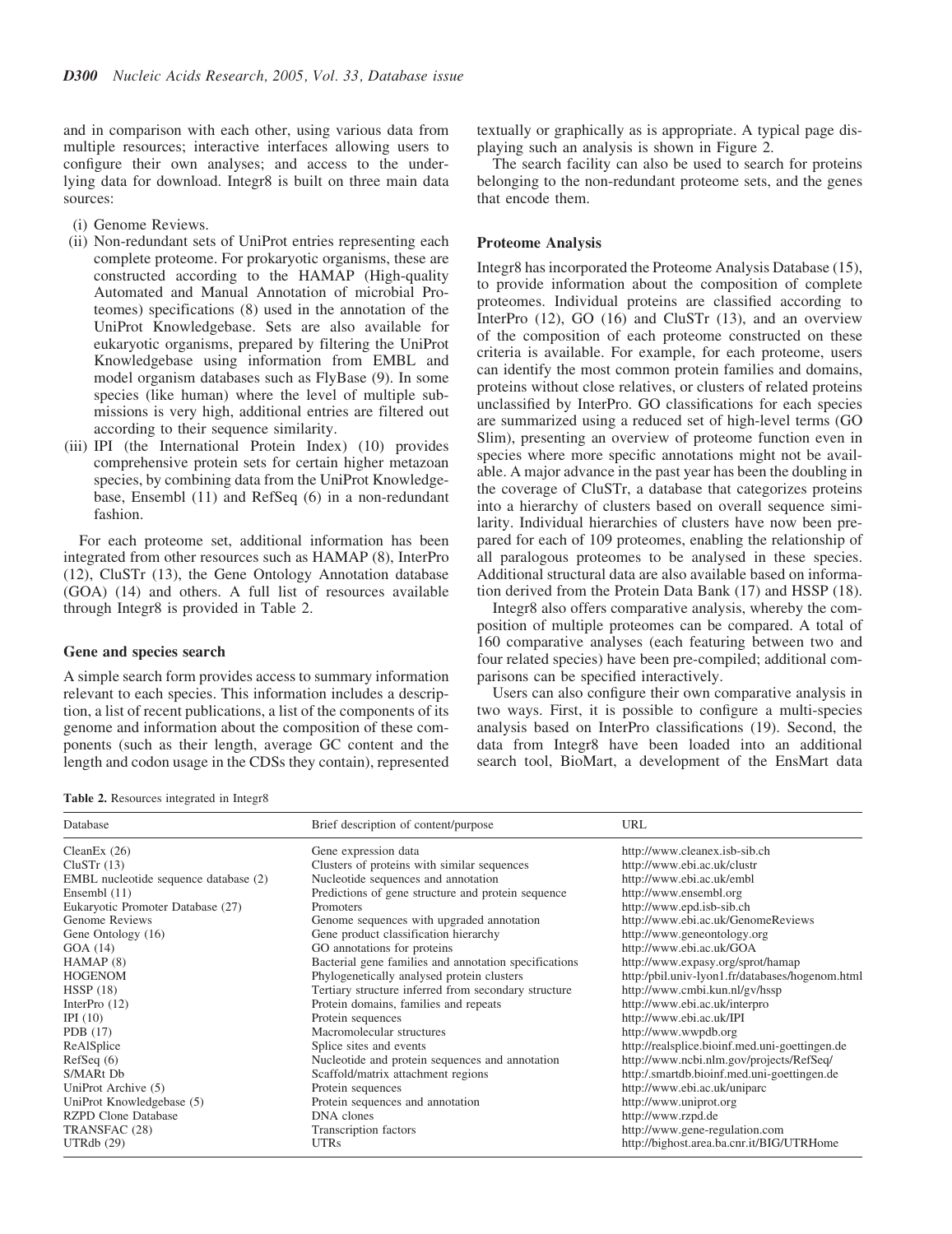| Integr8 - Microsoft Internet Explorer<br>File Edit View Favorites Tools Help                                 |                                                                                                                                                                            |                                                                                                 |                                  |                                      |                              |                                                                           |                                                                                                  |                                             |  |
|--------------------------------------------------------------------------------------------------------------|----------------------------------------------------------------------------------------------------------------------------------------------------------------------------|-------------------------------------------------------------------------------------------------|----------------------------------|--------------------------------------|------------------------------|---------------------------------------------------------------------------|--------------------------------------------------------------------------------------------------|---------------------------------------------|--|
| $\bigodot$ Back $\cdot$                                                                                      | $\bigcirc$ - $\boxtimes$ $\bigcirc$ $\bigcirc$ $\bigcirc$ Search $\forall$ Favorites $\bigcirc$ $\bigcirc$ - $\bigcirc$ $\bigcirc$ $\bigcirc$ - $\bigcirc$ - $\mathcal{S}$ |                                                                                                 |                                  |                                      |                              |                                                                           |                                                                                                  |                                             |  |
|                                                                                                              | Address   http://www.ebi.ac.uk/integr8/OrganismStatsAction.do?orgTaxID=4896                                                                                                |                                                                                                 |                                  |                                      |                              |                                                                           |                                                                                                  | $\vee$ $\Rightarrow$ Go Links $\rightarrow$ |  |
|                                                                                                              | -FRI<br>European Bioinformatics Institute                                                                                                                                  |                                                                                                 |                                  |                                      |                              | Get Nucleotide sequences v for                                            | Go 2 Site search                                                                                 | $Go$ $2$<br><b>SRS</b> Start                |  |
| About EBI<br>EBI Home                                                                                        | Research<br>Services                                                                                                                                                       | Toolbox<br>Databases                                                                            | Downloads Submissions<br>Integr8 |                                      |                              |                                                                           |                                                                                                  |                                             |  |
|                                                                                                              | Integr8                                                                                                                                                                    | S. pombe Genome Statistics:                                                                     |                                  |                                      |                              |                                                                           |                                                                                                  |                                             |  |
| Home                                                                                                         | Search for species<br>Selected species S. pombe                                                                                                                            | <b>Go!</b> Search for gene/protein                                                              |                                  | $\ln$ S. pombe $\sqrt{ \text{Gal} }$ |                              |                                                                           |                                                                                                  |                                             |  |
| local help o<br><b>BrowseSpecies</b>                                                                         | <b>Component info:</b>                                                                                                                                                     |                                                                                                 |                                  |                                      |                              |                                                                           |                                                                                                  |                                             |  |
|                                                                                                              | Component name                                                                                                                                                             |                                                                                                 | Protein No.                      | Type                                 | length (bp)                  | Av. CDS Length                                                            | GC content                                                                                       | Coverage                                    |  |
| · S. pombe                                                                                                   | Chromosome I                                                                                                                                                               |                                                                                                 | 2236                             | $\hspace{0.1mm}-\hspace{0.1mm}$      | 5572983                      | 1368.875                                                                  | 36.1%                                                                                            | 60%                                         |  |
| • Literature                                                                                                 | Chromosome II                                                                                                                                                              |                                                                                                 | 1811                             | $\hspace{0.1mm}-\hspace{0.1mm}$      | 4509021                      | 1355.869                                                                  | 35.9%                                                                                            | 58%                                         |  |
| · Genome statistic                                                                                           | Chromosome III                                                                                                                                                             |                                                                                                 | 891                              | $\hspace{0.1mm}-\hspace{0.1mm}$      | 2452883                      | 1346.124                                                                  | 36.2%                                                                                            | 53%                                         |  |
| ▶ Proteome Analysis<br>Downloads                                                                             | Mitochondrion                                                                                                                                                              |                                                                                                 | 11                               | $\circ$                              | 19431                        | 990.7                                                                     | 30.1%                                                                                            | 51%                                         |  |
| ▶ Taxonomy                                                                                                   |                                                                                                                                                                            |                                                                                                 | 4929                             |                                      |                              |                                                                           |                                                                                                  |                                             |  |
| <b>BioMart</b><br>Proteomes and<br>Genomes FASTA<br>Configure your own<br>interpro analysis<br>About Integr8 |                                                                                                                                                                            | Protein number per component:<br>(Hover mouse over sections of chart to display protein number) |                                  |                                      |                              |                                                                           |                                                                                                  |                                             |  |
| Amino acid composition:                                                                                      |                                                                                                                                                                            |                                                                                                 | Protein length distribution:     |                                      |                              | Triplet usage:                                                            |                                                                                                  |                                             |  |
|                                                                                                              |                                                                                                                                                                            |                                                                                                 |                                  |                                      |                              | $\circ$<br>ä<br>$\bullet$<br>$\bullet\quad\circ\quad$<br>$0-1$<br>$\circ$ | $\circ$ $\circ$<br>٠<br>0<br>$\qquad \qquad \bullet$<br>$\qquad \qquad \circ$<br>٠<br>First base |                                             |  |
| 6                                                                                                            |                                                                                                                                                                            |                                                                                                 |                                  |                                      |                              |                                                                           |                                                                                                  | internet                                    |  |
| <b>Il</b> start                                                                                              |                                                                                                                                                                            |                                                                                                 | <b>D</b> , DbVisualizer F        | C:\temp                              | <sup>En</sup> g brandt - Win | brandt.ebi.ac                                                             |                                                                                                  | Paint Shop Pro (C) 8 16:54                  |  |

Figure 2. Genome Statistics for the fission yeast *Schizosaccharomyces pombe*, as represented in the Integr8 browser.

warehousing system (20). BioMart provides the ability to search complete proteomes and genomes using combinatorial criteria, and to customize matching data for download. Bio-Mart also supportsinteractive querying betweenthe Integr8 data and other resources, such as ArrayExpress (21), Ensembl (11) and the European Macromolecular Structure Database (22).

#### Downloads

The following data are available for download from Integr8: (i) Genome Reviews files; (ii) UniProt complete proteome sets; (iii) IPI datasets; (iv) Files of InterPro matches for each proteome set; and (v) 'Chromosome tables', summary files mapping proteins represented in UniProt to their genomic locations. As noted above, users can additionally customize their own data for download through BioMart.

# FUTURE DEVELOPMENTS

In Genome Reviews, we address the problem of annotations describing DNA sequence features being out of date or incorrect; but not the problem that the DNA sequence features themselves may be incorrect or absent. However, the use of techniques such as statistical (23) or proteomic (24) analysis has indicated that a substantial number of gene predictions may not encode real genes [in the case of one genome, the number of false CDSs has been estimated at 50% (25)], and that other genes have not been described. We are therefore developing methods to map protein sequences not annotated in the original EMBL genome entries (which may represent corrected versions of originally annotated protein sequences, or novel protein sequences subsequently, experimentally determined or predicted by alternative methods) onto their corresponding genomes. In most cases, it is possible to identify (by sequence similarity searching) a putative sequence in the genomic DNA that encodes this protein (and also to describe any difference between its translation and the actual protein sequence, thereby explaining why the annotation was originally not made). In future releases of Genome Reviews, additional CDSs representing unannotated protein sequences obtained from trusted sources (including, but not limited to, the UniProt Knowledgebase) will be added to the Genome Reviews files, enabling the provision of a consistent view of the genome and proteome of each organism. We are also investigating the possibility of generating new predictions for non-coding RNA genes in a standardized fashion for all